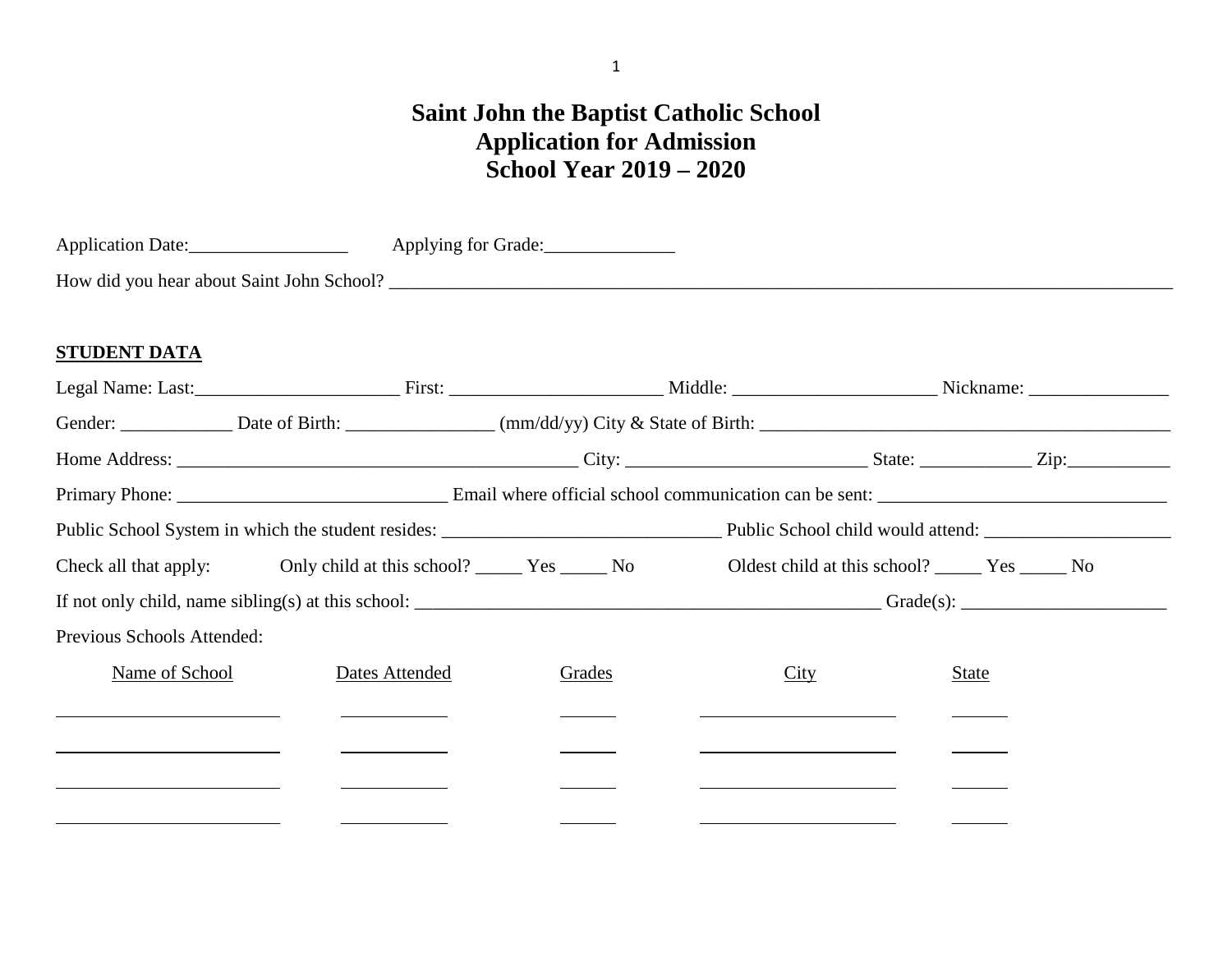The following information regarding ethnicity is for use in applying for Federal grants, NCEA Data Bank, and Diocese of Madison Data Hub: Ethnicity of child: American Indian / Native Alaskan Asian Black Hispanic Hispanic Native Hawaiian / Pacific Islander \_\_\_\_\_\_ White \_\_\_\_\_\_\_ Multi-Racial \_\_\_\_\_ All Others Child's Religion: \_\_\_\_\_\_\_\_\_\_\_\_\_\_\_\_\_\_\_\_\_\_\_\_\_\_\_\_\_\_\_\_\_\_\_\_\_\_\_\_\_\_\_\_\_\_\_\_\_\_\_\_\_ Baptized? \_\_\_\_\_ Yes \_\_\_\_\_ No Student lives with: <br>
Both Parents **Mother Father Example 1** Guardian For Catholic Applicants: Date Date Church City and State Baptism: \_\_\_\_\_\_\_\_\_\_\_\_\_\_\_\_\_\_\_\_\_\_\_\_\_\_\_\_ \_\_\_\_\_\_\_\_\_\_\_\_\_\_\_\_\_\_\_\_\_\_\_\_\_\_\_ \_\_\_\_\_\_\_\_\_\_\_\_\_\_\_\_\_\_\_\_\_\_\_\_\_\_\_\_\_\_\_\_\_\_\_\_ Reconciliation: \_\_\_\_\_\_\_\_\_\_\_\_\_\_\_\_\_\_\_\_\_\_\_\_\_\_\_\_ \_\_\_\_\_\_\_\_\_\_\_\_\_\_\_\_\_\_\_\_\_\_\_\_\_\_\_ \_\_\_\_\_\_\_\_\_\_\_\_\_\_\_\_\_\_\_\_\_\_\_\_\_\_\_\_\_\_\_\_\_\_\_\_ First Eucharist: \_\_\_\_\_\_\_\_\_\_\_\_\_\_\_\_\_\_\_\_\_\_\_\_\_\_\_\_ \_\_\_\_\_\_\_\_\_\_\_\_\_\_\_\_\_\_\_\_\_\_\_\_\_\_\_ \_\_\_\_\_\_\_\_\_\_\_\_\_\_\_\_\_\_\_\_\_\_\_\_\_\_\_\_\_\_\_\_\_\_\_\_ Confirmation: \_\_\_\_\_\_\_\_\_\_\_\_\_\_\_\_\_\_\_\_\_\_\_\_\_\_\_\_ \_\_\_\_\_\_\_\_\_\_\_\_\_\_\_\_\_\_\_\_\_\_\_\_\_\_\_ \_\_\_\_\_\_\_\_\_\_\_\_\_\_\_\_\_\_\_\_\_\_\_\_\_\_\_\_\_\_\_\_\_\_\_\_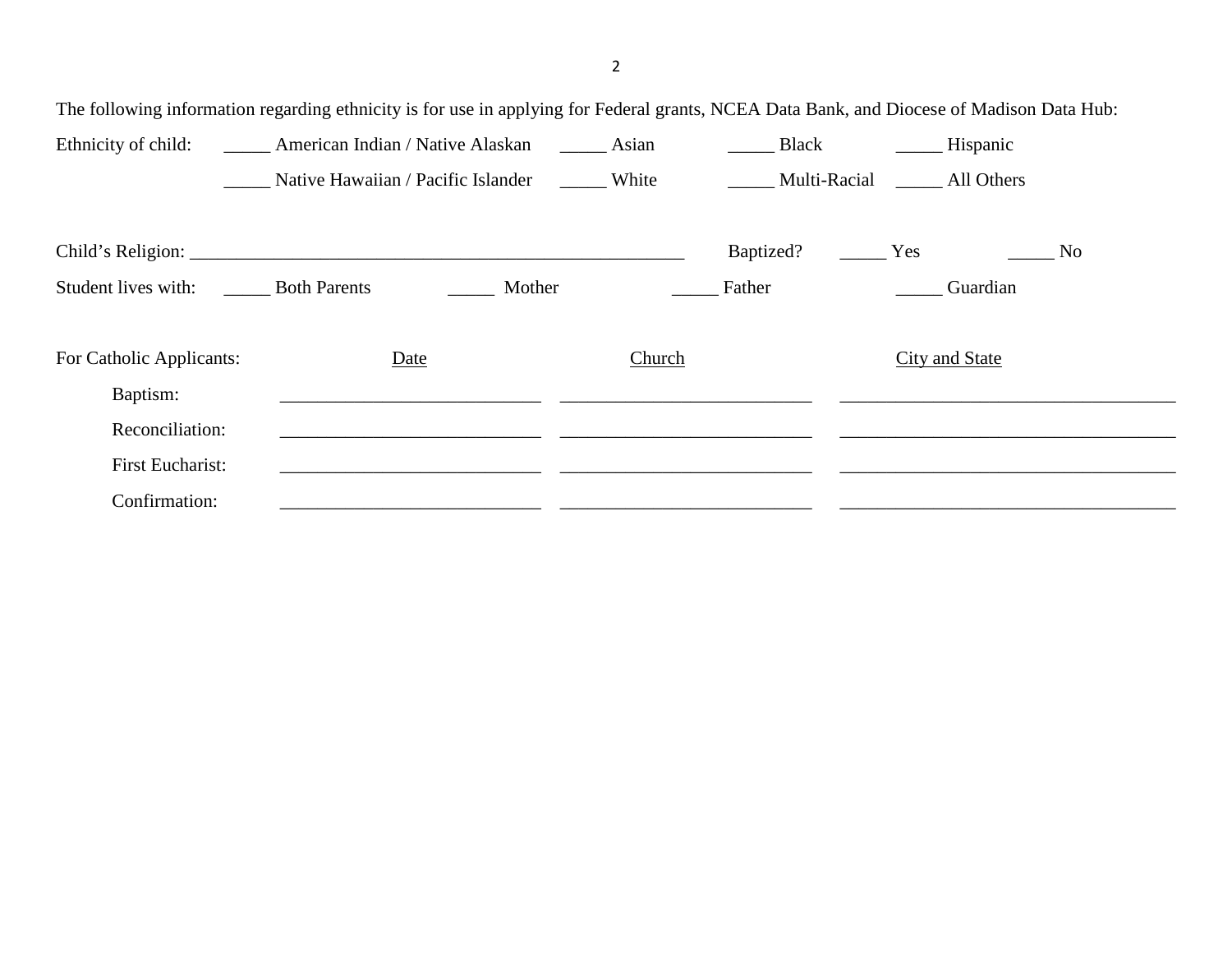**FAMILY BACKGROUND**

|                                            | Mother             | Father                             | Guardian (if applicable)           |
|--------------------------------------------|--------------------|------------------------------------|------------------------------------|
| Full Name:                                 |                    |                                    |                                    |
| Maiden Name:                               |                    |                                    |                                    |
| Country of Birth:                          |                    |                                    |                                    |
| Home Address:                              |                    |                                    |                                    |
| Work Phone:                                |                    |                                    |                                    |
| Cell Phone:                                |                    |                                    |                                    |
| Work Email:                                |                    |                                    |                                    |
| Occupation:                                |                    |                                    |                                    |
| Employer:                                  |                    |                                    |                                    |
| Religion:                                  |                    |                                    |                                    |
| <b>Registered Parish:</b>                  |                    |                                    |                                    |
| Primary language spoken at home:           |                    |                                    |                                    |
|                                            |                    |                                    |                                    |
| <b>Marital Status:</b>                     |                    |                                    |                                    |
| $\mathbf{M}$ = $\mathbf{M}$ = $\mathbf{M}$ | $C_{\rm max}$ $-1$ | $\alpha$ and $\alpha$ and $\alpha$ | $\mathbf{D}$ $\cdots$ $\mathbf{D}$ |

\_\_\_\_\_ Married \_\_\_\_\_ Single \_\_\_\_\_ Separated \_\_\_\_\_ Divorced\* \_\_\_\_\_ Mother deceased \_\_\_\_\_ Father deceased \_\_\_\_\_ Mother remarried \_\_\_\_\_ Father remarried

\*Note: In the event of a divorce, decree of custody must be filed in the school office, as well as any specific instructions regarding release of the child.